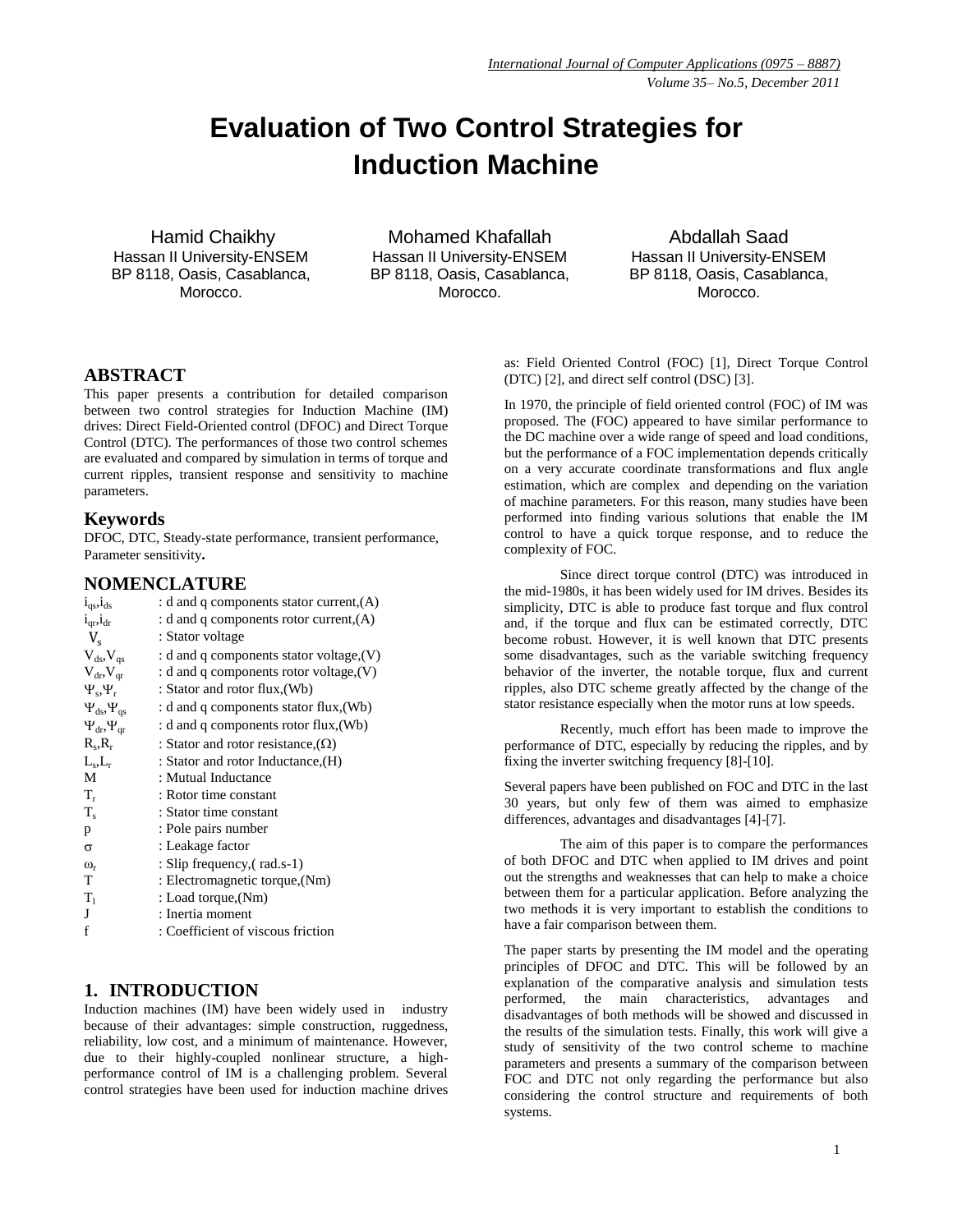# **2. INDUCTION MACHINE DYNAMIC MODEL**

In the stationary reference frame fixed on stator, the mathematical equations of IM can be written as follows:

• Stator and rotor voltage equations:

$$
Vs = R_s i_s + \frac{d\Psi s}{dt} \tag{1}
$$

$$
0 = R_s i_r + \frac{d\Psi r}{dt} - j\omega \psi_r
$$
 (2)

• Stator and rotor flux equations:

$$
\Psi_{\rm s} = \mathcal{L}_{\rm s} \mathbf{i}_{\rm s} + \mathcal{M} \mathbf{i}_{\rm r} \tag{3}
$$

$$
\Psi_{\rm r} = L_{\rm r} i_{\rm r} + M i_{\rm s} \tag{4}
$$

Mechanical dynamic equation:

$$
J\frac{d\Omega}{dt} = T - f\Omega - T_1
$$
 (5)

Electromagnetic torque:

$$
T = p \frac{M}{l_r} \left( \psi_{dr} i_{qs} - \psi_{qr} i_{ds} \right) \tag{6}
$$

## **3. PRINCIPLE OF FOC**

The field oriented control was introduced by Blaschke in 1972. Since then, it has been the widely used control for IM drives. This technique allows independent control of the torque and flux of the dynamic machine. This is done by direct or indirect flux orientation .In the direct field oriented control (DFOC) strategy, both the instantaneous magnitude and position of the rotor flux are supposed to be directly measured or estimated.

In Fig.1, the block diagram of the DFOC control technique for IM is shows:



Fig.1: block diagram of the DFOC control technique for IM

Assuming a rotor flux reference frame, and developing the previous equations with respect to the axis and axis components.

The condition of flux rotor orientation is  $\Psi_{ar} = 0$ . Consequently, the FOC equations become:

$$
\Psi_r = \Psi_{dr} \tag{7}
$$

$$
T = p \frac{M}{L_r} \psi_r i_{qs} \tag{8}
$$

$$
\Psi_r = \frac{M}{1 + T_r s} i_{ds} \tag{9}
$$

$$
\omega_{\rm r} = \omega_{\rm s} - \omega = \frac{M}{\text{Tr}} \frac{i_{\rm qs}}{\psi_r} \tag{10}
$$

$$
V_{ds}^{*} = \sigma L_s \frac{di_{ds}}{dt} + R_s i_{ds} - \sigma L_s \omega_s i_{qs} + \frac{M}{L_r} \frac{d\psi_r}{dt} \quad (11)
$$
  

$$
V_{qs}^{*} = \sigma L_s \frac{di_{qs}}{dt} + R_s i_{qs} - \sigma L_s \omega_s i_{ds} + \frac{M}{L_r} \omega_s \psi_r \quad (12)
$$

Where:

$$
T_r = \frac{L_r}{R_r} \quad \text{And} \quad \sigma = 1 - \frac{M^2}{L_r L_s} \tag{13}
$$

## **4. PRINCIPLE OF DTC**

Since M. Depenbrock and I. Takahashi proposed direct torque control (DTC) for IM in the middle of 1980"s, more than decade has passed. It is getting more and more popular nowadays. The basic idea of DTC for IM is to control the voltage space vectors properly, which is based on the relationship between the slip frequency and torque.



Fig.2: block diagram of the DTC control technique for IM

by using a  $\alpha$ - $\beta$  stationary stator reference frame, the stator flux linkage  $\Psi_s$  and electromagnetic torque T are calculated by using: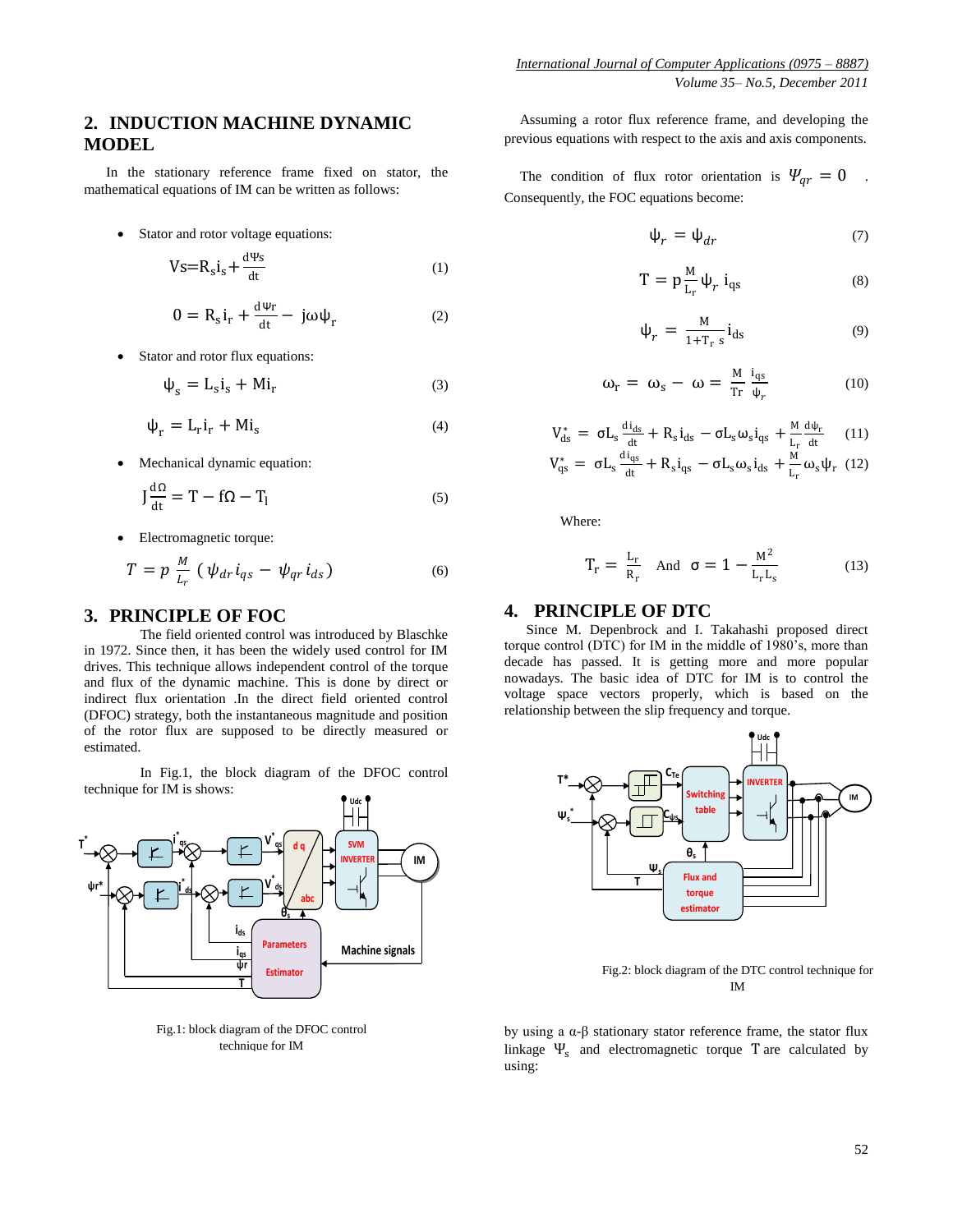$$
\psi_s = \sqrt{(\psi_{\alpha s})^2 + (\psi_{\beta s})^2} \tag{14}
$$

Where:

$$
\psi_{\alpha s} = \int_0^t (V_{\alpha s} - R_s i_{\alpha s}) dt \tag{15}
$$

$$
\psi_{\beta s} = \int_0^t (V_{\beta s} - R_s i_{\beta s}) dt \tag{16}
$$

The angle  $\theta_s$  is equal to:

$$
\theta_{\rm s} = \text{artg}(\frac{\Psi_{\rm \beta s}}{\Psi_{\rm \alpha s}})
$$
 (17)

$$
T = p[\psi_{\alpha s} i_{\beta s} - \psi_{\beta s} i_{\alpha s}]
$$
\n(18)

The error between the estimated torque T and the reference torque  $T^*$  is the input of a three level hysteresis comparator, whereas the error between the estimated stator flux magnitude  $\psi_s$  and the reference stator flux magnitude  $\psi_s^*$  is the input of a two level hysteresis comparator.

The selection of the appropriate voltage vector is based on the switching table given in Table 1. The input quantities are the flux sector and the outputs of the two hysteresis comparators.

Assuming the stator flux vector lying in sector 1 of the d-q plane, the voltage vectors used by DTC technique are shown in Fig.3.



Fig.3. Voltage vectors utilized in basic scheme when stator flux is in sector 1.

**Table 1. Basic switching**

| <b>Outputs of hysteresis comparators</b> |            | <b>Sector</b>           |                         |                         |                         |                         |                           |
|------------------------------------------|------------|-------------------------|-------------------------|-------------------------|-------------------------|-------------------------|---------------------------|
|                                          |            | 1                       | 2                       | 3                       | 4                       | 5                       | 6                         |
|                                          | $C_T = -1$ | $\overline{V}_2$        | $\overline{V}_3$        | $\overline{\text{V}}_4$ | $\overline{V}_5$        | $\overline{V}_6$        | $\overline{\text{V}}_1$   |
| $C_{\psi s} = -1$                        | $C_T = 0$  | $\overline{V}_7$        | $\overline{\text{V}}_0$ | $\overline{V}_7$        | $\overline{\text{V}}_0$ | $\overline{\text{V}}_7$ | $\overline{\mathtt{V}}_0$ |
|                                          | $C_T = +1$ | $\overline{V}_6$        | $\overline{V}_1$        | $\overline{V}_2$        | $\overline{V}_3$        | $\overline{V}_4$        | $\overline{V}_5$          |
|                                          | $C_T = -1$ | $\overline{V}_3$        | $\overline{V}_4$        | $\overline{V}_5$        | $\overline{V}_6$        | $\overline{V}_1$        | $\overline{V}_2$          |
| $C_{\psi s}$ = +1                        | $C_T = 0$  | $\overline{\text{V}}_0$ | $\overline{V}_7$        | $\overline{V}_0$        | $\overline{\text{V}}_7$ | $\overline{V}_0$        | $\overline{\text{V}}_7$   |
|                                          | $C_T = +1$ | $\overline{\text{V}}_5$ | $\bar{\rm V}_6$         | $\overline{\text{V}}_1$ | $\overline{\text{V}}_2$ | $\overline{V}_3$        | $\overline{\text{V}}_4$   |

# **5. COMPARISON BETWEEN FOC AND DTC**

This section is aimed to give a contribution for a fair comparison between the two control techniques. The quantities used to evaluate the performance of DFOC and DTC, in steady state and transient conditions, are:

- Current and torque ripple values in steady-state operating conditions.
- Time response to a step variation of the torque command, at different rotor speeds.

For a fair comparison of the two schemes the following criteria have been adopted, the same average switching frequency of the inverter.

For that, the amplitude of the hysteresis bands have been adjusted in order to achieve a mean inverter switching frequency practically equal to that of DFOC scheme.

#### **5.1 Steady-state performance**

The steady-state performance of DFOC and DTC schemes has been compared evaluating the three-phase rms current ripple in different operating conditions. For this purpose the threephase rms current ripple, defined by

$$
I_{rip-rms} = \sqrt{\frac{1}{T} \int_0^T (i_{ripA}^2 + i_{ripB}^2 + i_{ripC}^2) dt}
$$
 (19)

The results obtained using DFOC and DTC schemes are summarized in Tables 2 and 3, respectively. The considered operating conditions are related to rotor speed values of 100%, 50%, and 10% of the rated value, and torque values of 100%, 50%, and 0% of the rated value.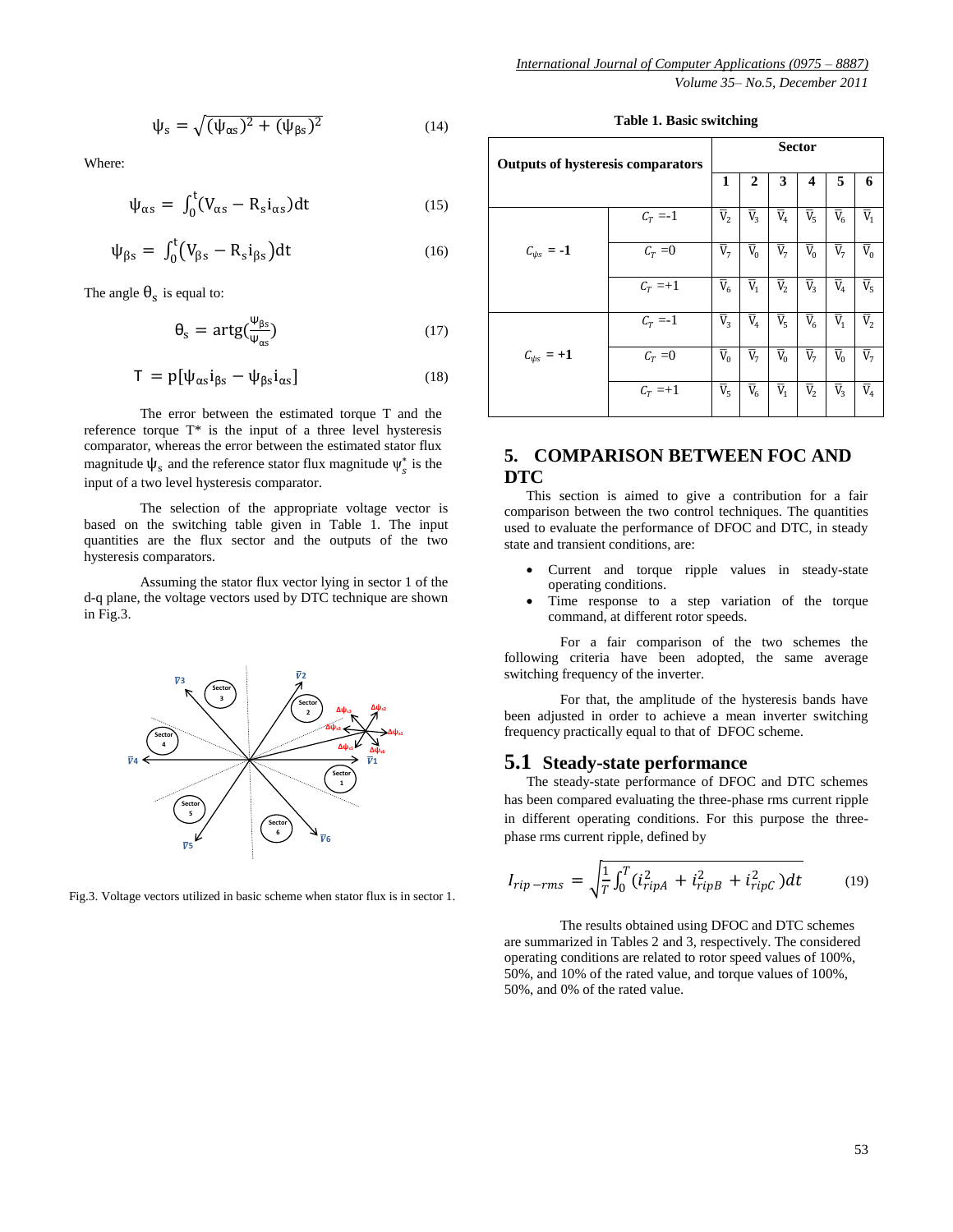|              | 1440 rpm | 740 rpm | $100$ rpm |
|--------------|----------|---------|-----------|
| <b>10 Nm</b> | 0.31 A   | 0.54A   | 0.38A     |
| 5 Nm         | 0.32 A   | 0.54A   | 0.37 A    |
| 0 Nm         | 0.33 A   | 0.53A   | 0.35A     |

**Table 2. Three-phase rms current ripple (DFOC)**

**Table 3. Three-phase rms current ripple (DTC)**

|                | 1440 rpm | 740 rpm | $100$ rpm |
|----------------|----------|---------|-----------|
| <b>10 Nm</b>   | 0.52A    | 0.85A   | 0.80A     |
| 5 Nm           | 0.53A    | 0.84A   | 0.79A     |
| $0 \text{ Nm}$ | 0.54A    | 0.84A   | 0.76A     |

As it is possible to see, in all the operating conditions the behavior of DFOC scheme is characterized by lower values of the three-phase rms current ripple according to DTC scheme.

The torque, the stator current waveform and the stator current harmonic spectrum obtained with DFOC scheme are shown in Fig.4 (a)-(c), respectively. Fig.5 (a)-(c) shows the same quantities obtained when using DTC scheme. The rotor speed is 1440 rpm and the reference torque is 10 Nm (rated torque).

Torque (Nm)







۷Γ  $^{0.5}_{0.5}$ 0.5 0.505 0.51 0.515 0.52 0.525 0.53 0.535 0.54 Time (s) **(c)**  $\widehat{\leq}$  0.8 

**(b)**

는<br>무 0.2

Fig.4.(a) Stator current. (b) Torque. (c) Stator current harmonic spectrum in DFOC

Fig.5.(a) Stator current. (b) Torque. (c) Stator current harmonic spectrum in DTC

## **5.2 transient performance**

The transient performance of the two schemes has been compared analyzing the response to a step variation of the torque command from 0 Nm to 10 Nm (rated torque), at different rotor speeds.

Fig.6 and Fig.7 show the results obtained for a step variation of the torque command from 0 to 10 Nm, at different rotor speeds (1440 rpm,720 rpm and 100 rpm),respectively for DFOC and DTC. These results show that using the DTC scheme, a better torque response can be achieved in terms of settling time and maximum overshoot. The different dynamic behavior is due to presence of PI regulators in DFOC scheme, which delay the torque response. The settling times for the two cases are summarized in Table 4.

**Table 4. Settling time of the torque response**

|           | <b>FOC</b>       | <b>DTC</b>       |
|-----------|------------------|------------------|
| 1440 rpm  | $7.5 \text{ ms}$ | $2.1 \text{ ms}$ |
| 740 rpm   | $5 \text{ ms}$   | $1.2 \text{ ms}$ |
| $100$ rpm | $4,5$ ms         | 1 ms             |



Fig.6. Evolution of torque response for different speeds in DFOC scheme

speeds in DTC scheme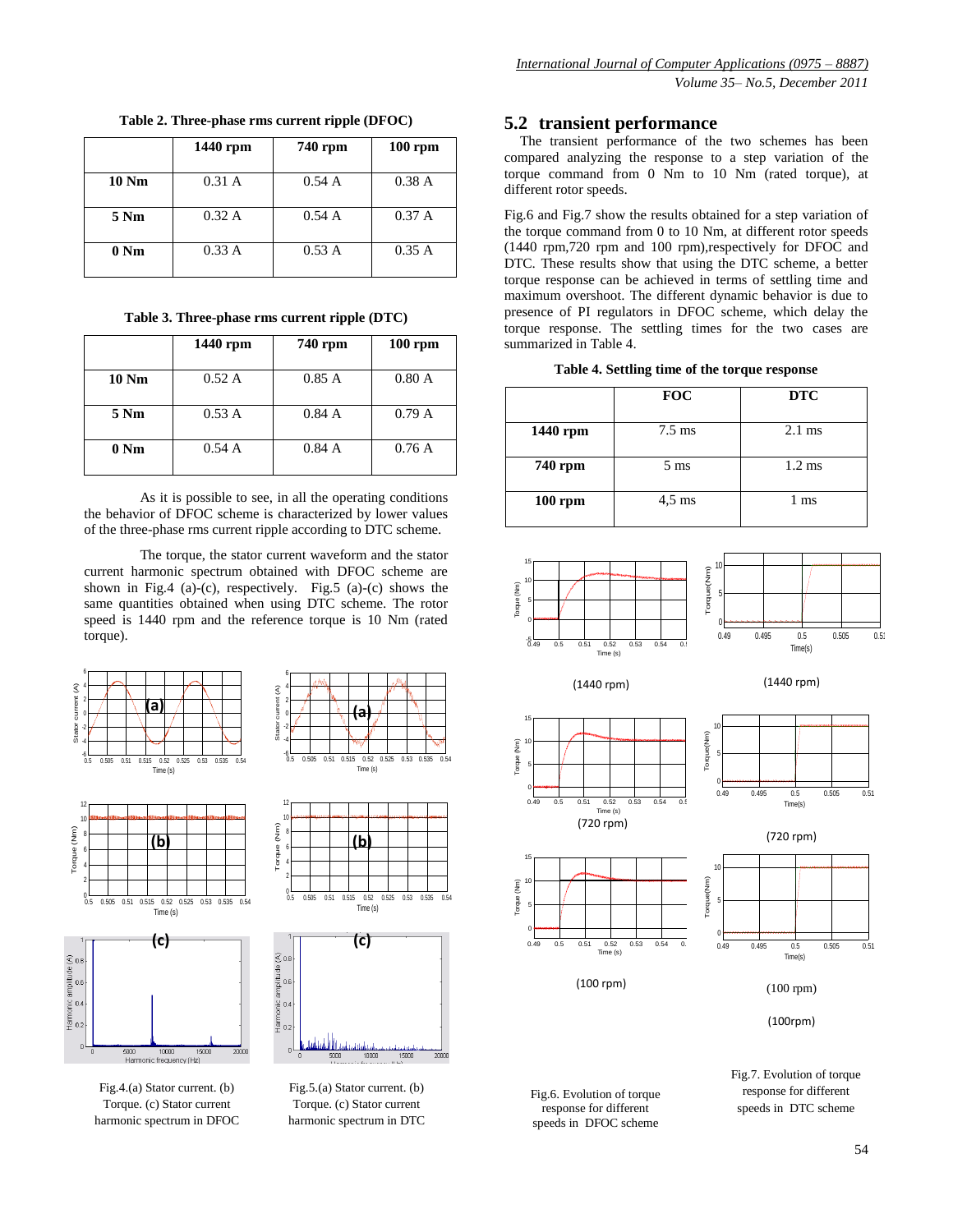### **6. DTC BEHAVIOR AT LOW SPEED**

It is known that the basic DTC scheme is affected by undesired flux weakening phenomena at low speed. In these operating conditions the control system selects many times zero voltage vectors, determining a reduction of the flux level owing to the effects of the stator resistance voltage drop. Fig. 8 shows the stator flux variations obtained by numerical simulations at a rotor speed of 10 rpm, and with a torque of 5 Nm.



Fig.8. Stator flux variations at a rotor speed of 10 rpm

**Table 5. Summary of the comparison between DFOC and DTC**

|                                                                    | <b>DFOC</b>                          | <b>DTC</b>                                                                         |  |
|--------------------------------------------------------------------|--------------------------------------|------------------------------------------------------------------------------------|--|
| <b>Dynamic response for</b><br>torque                              | Slower                               | Ouicker                                                                            |  |
| <b>Steady-state behavior</b><br>for torque, stator and<br>currents | Low ripple<br>and distortion         | High ripple and<br>distortion                                                      |  |
| <b>Behavior at Low</b><br><b>Speed</b>                             | good                                 | Not good                                                                           |  |
| <b>Parameter sensitivity</b>                                       | Sensitive                            | Not big sensitive<br>unsteady behavior if<br>stator resistance over-<br>estimation |  |
| <b>Requirement of rotor</b><br>position                            | Yes<br>N <sub>0</sub>                |                                                                                    |  |
| <b>Current control</b>                                             | Yes                                  | N <sub>0</sub>                                                                     |  |
| Coordinate<br>transformation                                       | Yes                                  | N <sub>0</sub>                                                                     |  |
| <b>Switching frequency</b>                                         | Constant                             | Variable, depending on the<br>operating point and<br>during transients             |  |
| <b>Audible noise</b>                                               | Low noise at a<br>fixed<br>frequency | Spread spectrum, high<br>noise especially at low<br>speed                          |  |
| <b>Control tuning</b>                                              | PI gains                             | Hysteresis bands                                                                   |  |
| <b>Complexity and</b><br>processing<br>requirements                | Higher                               | Lower                                                                              |  |

Finally, Table.5 presents a summary of the comparison between DTC and DFOC not only regarding the performance but also considering the control structure and requirements of both systems.

# **7. CONCLUSION**

This paper has presented a comparison between two vector control methods for IM drives: FOC and DTC. The description of both control schemes and their principle of operation has been presented. The criterions for a fair comparison between FOC and DTC have been established and the results of simulation tests have been presented to show the performance of both methods in various conditions. Summarizing, it can be said that both methods provide a high performance response with quicker torque dynamics and less sensitivity to machine parameters in the case of DTC and better steady-state behavior for FOC. Depending on the requirements of a particular application one method can be more convenient than the other.

**Table 6. Parameters of induction machine**

| <b>Stator resistance</b>        | $Rs = 5.63 \Omega$        |
|---------------------------------|---------------------------|
| <b>Rotor resistance</b>         | $\text{Rr} = 2.62 \Omega$ |
| <b>Rotor/Stator inductances</b> | $Ls = Lr = 0.382H$        |
| <b>Magnetizing Inductance</b>   | $M=0,364$ H               |
| <b>Moment of inertia</b>        | $J=0.010$ Kg.m2           |
| Viscous inertia                 | F=0,015 N.m.s.rad-1       |
| <b>Rated power</b>              | $1.5 \text{ kW}$          |

#### **8. REFERENCES**

- [1] F. BLASHKE, The principle of fiels-orientation as applied to the Transvector closed-loop control system for rotatingfield machines ' in Siemens Reviev 34, 1972, pp. 217–220.
- [2] I. TAKAHASHI, T. NOGUCHI, A new quick-response and high efficiency control strategy of an induction machine " IEEE Trans. on Industrial Application, Vol. IA-22, no.5, Sept./Oct. 1986, pp. 820–827.
- [3] M. DEPENBROCK, Direct Self Control of Inverter-Fed Induction Machines " IEEE Trans. on Power Electronics, Vol. PE-3, no.4, Oct. 1988, pp. 420–429.
- [4] D. Casadei, F. profum, G. Serra, and A. Tani « FOC and DTC: two viable schemes for induction motors torque control », IEEE Trans. Power Electronics, vol. 17, pp. 779- 786, September 2002.
- [5] F. Khoucha, K. Marouani, K. Aliouane, and A. Kheloui «Experimental performance analysis of adaptive flux and speed observers for direct torque control of sensorless induction motor drives », IEEE Trans. Power Electronics Germany, pp. 2678- 2683, 2004.
- [6] D. Telford, M. Dunnigan, and B.W. Williams, « A comparative of vector control and direct torque control of an induction machine », IEEE Trans. Power Electronics, pp. 421-426, 2000.